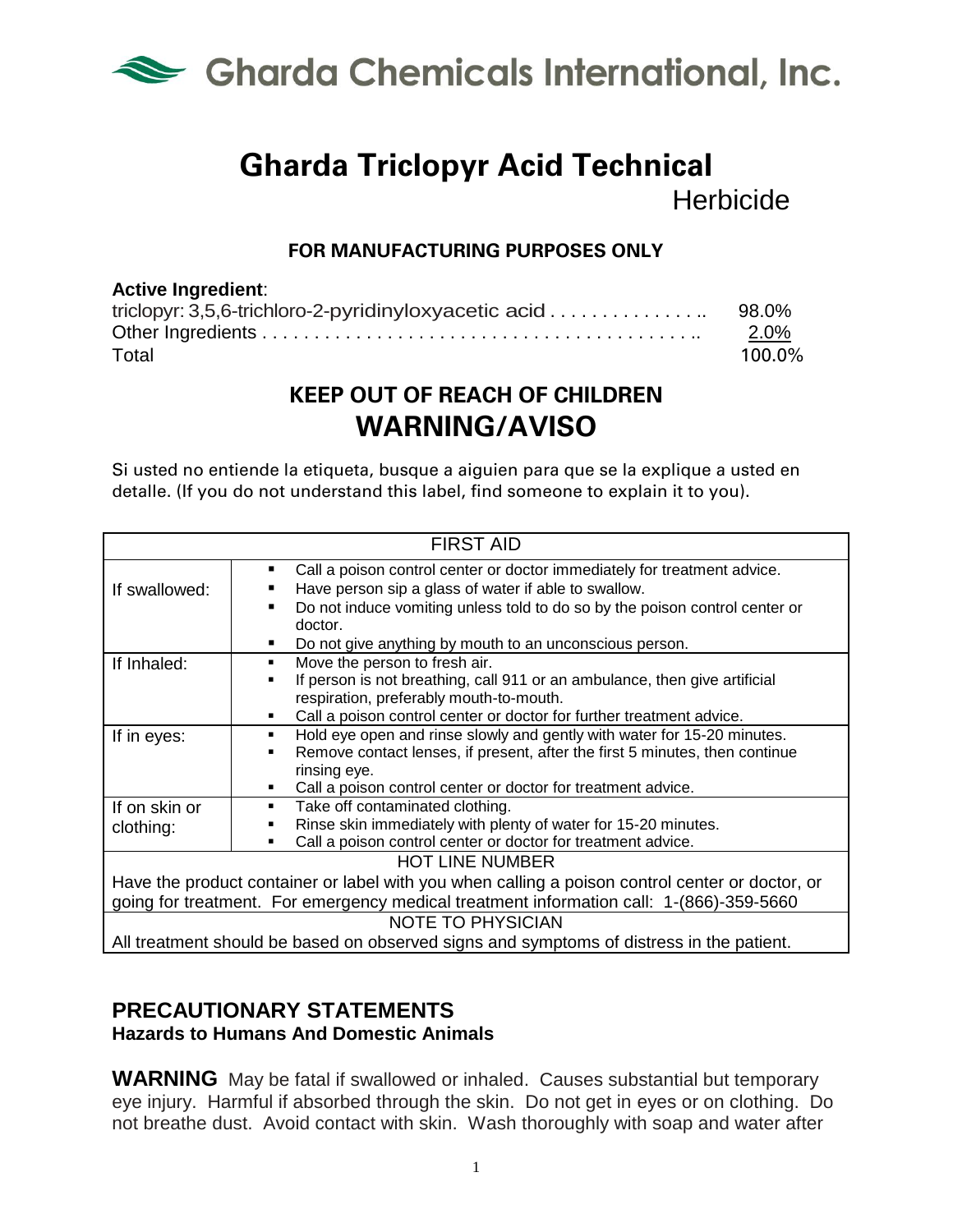handling and before eating, drinking, chewing gum, using tobacco, or using the toilet. Remove and wash contaminated clothing before reuse.

#### **ENVIRONMENTAL HAZARDS**

Do not discharge effluent containing this product into lakes, streams, ponds, estuaries, oceans or other waters unless in accordance with the requirements of a National Pollutant Discharge Elimination System (NPDES) permit and the permitting authority has been notified in writing prior to discharge. Do not discharge effluent containing this product to sewer systems without previously notifying the local sewage treatment plant authority. For guidance, contact your State Water Board or Regional Office of the EPA.

## **DIRECTIONS FOR USE**

It is a violation of Federal law to use this product in a manner inconsistent with its labeling.

Only for formulation into an herbicide for the following use(s): rangeland and permanent pastures; forestry; turfgrass; non-irrigation ditchbanks; and non-cropland.

This product may be used to formulate products for specific uses(s) not listed on this label if the formulator, user group, or grower has complied with U.S. EPA data submission requirements regarding the support of such uses(s). Each formulator is responsible for obtaining EPA registration for their end-use products(s).

The user is solely responsible for determination of suitability of the use of this product for any specific purpose, any manufacturing practice employed, and adoption of such safety precautions as may be necessary.

(Storage and Disposal for nonrigid containers any size)

### **Storage and Disposal**

Do not contaminate water, food or feed by storage and disposal. Open dumping is prohibited.

**Pesticide Storage:** Keep away from fire and sparks. Store in a cool, dry, wellventilated area.

**Pesticide Disposal:** Wastes resulting from the use of this product must be disposed of on site or at an approved waste disposal facility.

**Container Handling: Nonrefillable container. Fiber Drums with Liners:** Do not reuse or refill this container. Completely empty liner by shaking and tapping sides and bottom to loosen clinging particles. Empty residue into application equipment. Then offer for recycling if available, or dispose of liner in a sanitary landfill or by incineration or, if allowed by state and local authorities, by burning. If burned, stay out of smoke. If drum is contaminated and cannot by reused, dispose of it in the manner required for its liner. **Paper Bags, Bulk Sacks:** Do not reuse or refill bag/sack. Completely empty bag/sack by shaking and tapping sides and bottom to loosen clinging particles. Empty residue into application equipment. Then offer for recycling if available, or dispose of bag/sack in a sanitary landfill or by incineration or, if allowed by state and local authorities, by burning. If burned, stay out of smoke.

**For Chemical Spill, Leak, Fire, or Exposure, Call CHEMTREC (800) 424-9300.**